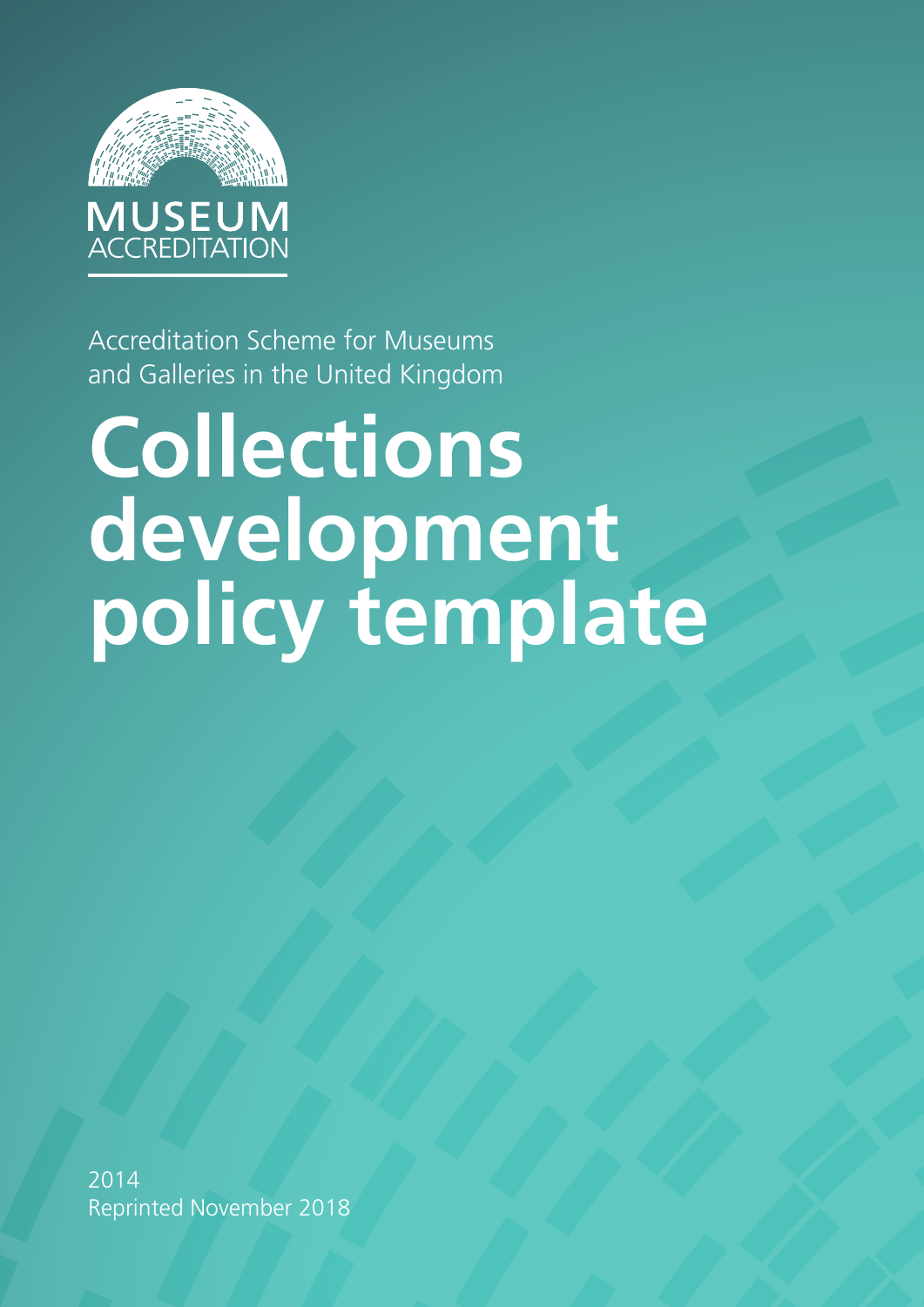#### **Name of museum:**

*Insert name of museum.*

#### **Name of governing body:**

*Insert name of governing body.*

### **Date on which this policy was approved by governing body:**

*Insert date.*

#### **Policy review procedure:**

The collections development policy will be published and reviewed from time to time, at least once every five years.

#### **Date at which this policy is due for review:**

*Insert date.*

Arts Council England/Welsh Government/Museums Galleries Scotland/ Northern Ireland Museums Council *(delete as appropriate)* will be notified of any changes to the collections development policy, and the implications of any such changes for the future of collections.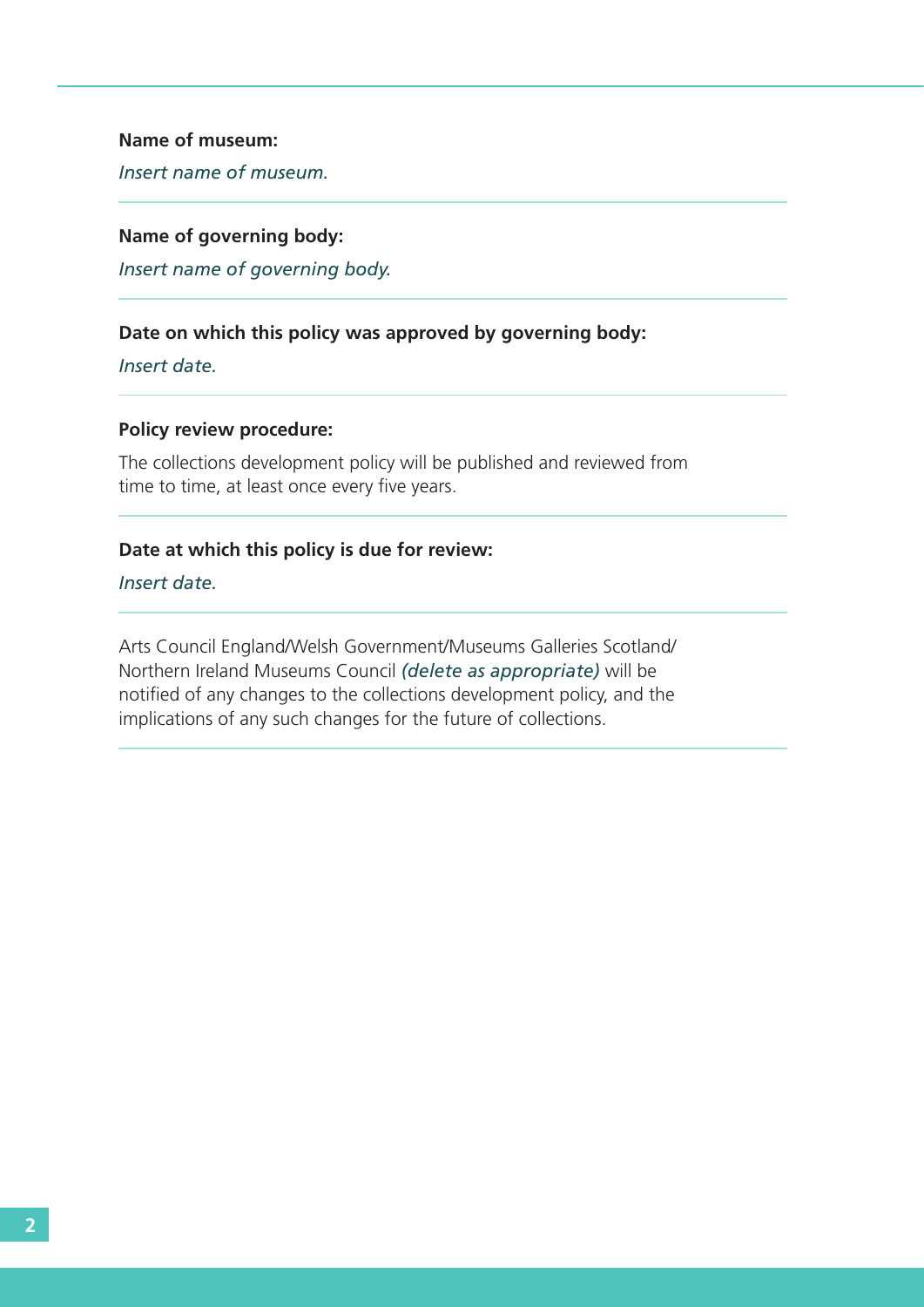## 1 **Relationship to other relevant policies/ plans of the organisation:**

**1.1** The museum's statement of purpose is:

*Insert museum's statement of purpose / mission statement.*

- **1.2** The governing body will ensure that both acquisition and disposal are carried out openly and with transparency.
- **1.3** By definition, the museum has a long-term purpose and holds collections in trust for the benefit of the public in relation to its stated objectives. The governing body therefore accepts the principle that sound curatorial reasons must be established before consideration is given to any acquisition to the collection, or the disposal of any items in the museum's collection.
- **1.4** Acquisitions outside the current stated policy will only be made in exceptional circumstances.
- **1.5** The museum recognises its responsibility, when acquiring additions to its collections, to ensure that care of collections, documentation arrangements and use of collections will meet the requirements of the Museum Accreditation Standard. This includes using Spectrum primary procedures for collections management. It will take into account limitations on collecting imposed by such factors as staffing, storage and care of collection arrangements.
- **1.6** The museum will undertake due diligence and make every effort not to acquire, whether by purchase, gift, bequest or exchange, any object or specimen unless the governing body or responsible officer is satisfied that the museum can acquire a valid title to the item in question.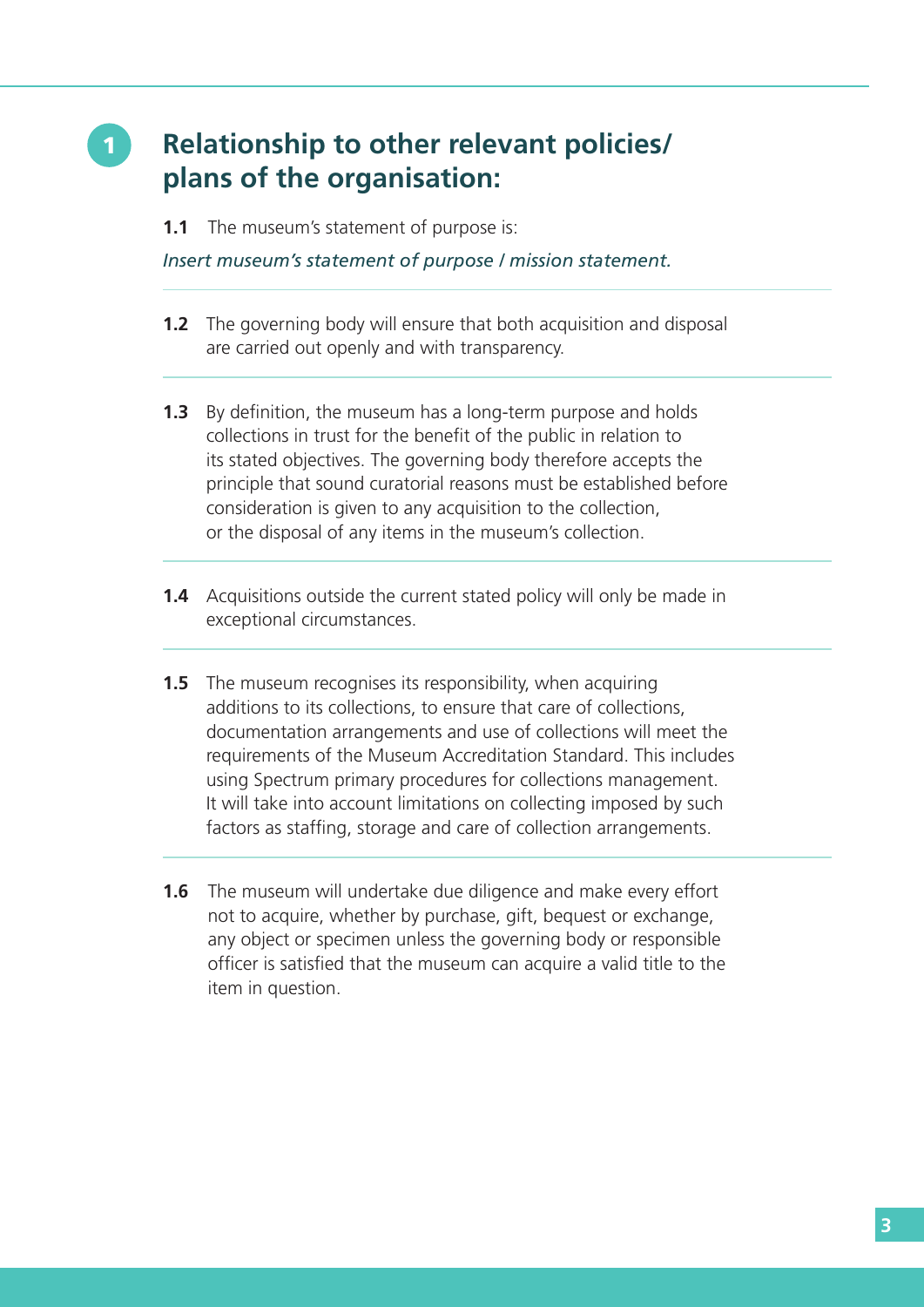#### *Please include one of the following two paragraphs:*

**1.7** The museum will not undertake disposal motivated principally by financial reasons.

#### *OR*

- **1.7** In exceptional cases, disposal may be motivated principally by financial reasons. The method of disposal will therefore be by sale and the procedures outlined below will be followed. In cases where disposal is motivated by financial reasons, the governing body will not undertake disposal unless it can be demonstrated that all the following exceptional circumstances are met in full:
	- the disposal will significantly improve the long-term public benefit derived from the remaining collection
	- the disposal will not be undertaken to generate short-term revenue (for example to meet a budget deficit)
	- the disposal will be undertaken as a last resort after other sources of funding have been thoroughly explored
	- extensive prior consultation with sector bodies has been undertaken
	- the item under consideration lies outside the museum's established core collection

#### **History of the collections** 2

*Insert text explaining how the collection has evolved.*

#### **An overview of current collections** 3

*Insert text to describe accessioned collection.*

#### **Themes and priorities for future collecting** 4

*Insert text describing priorities for collecting.*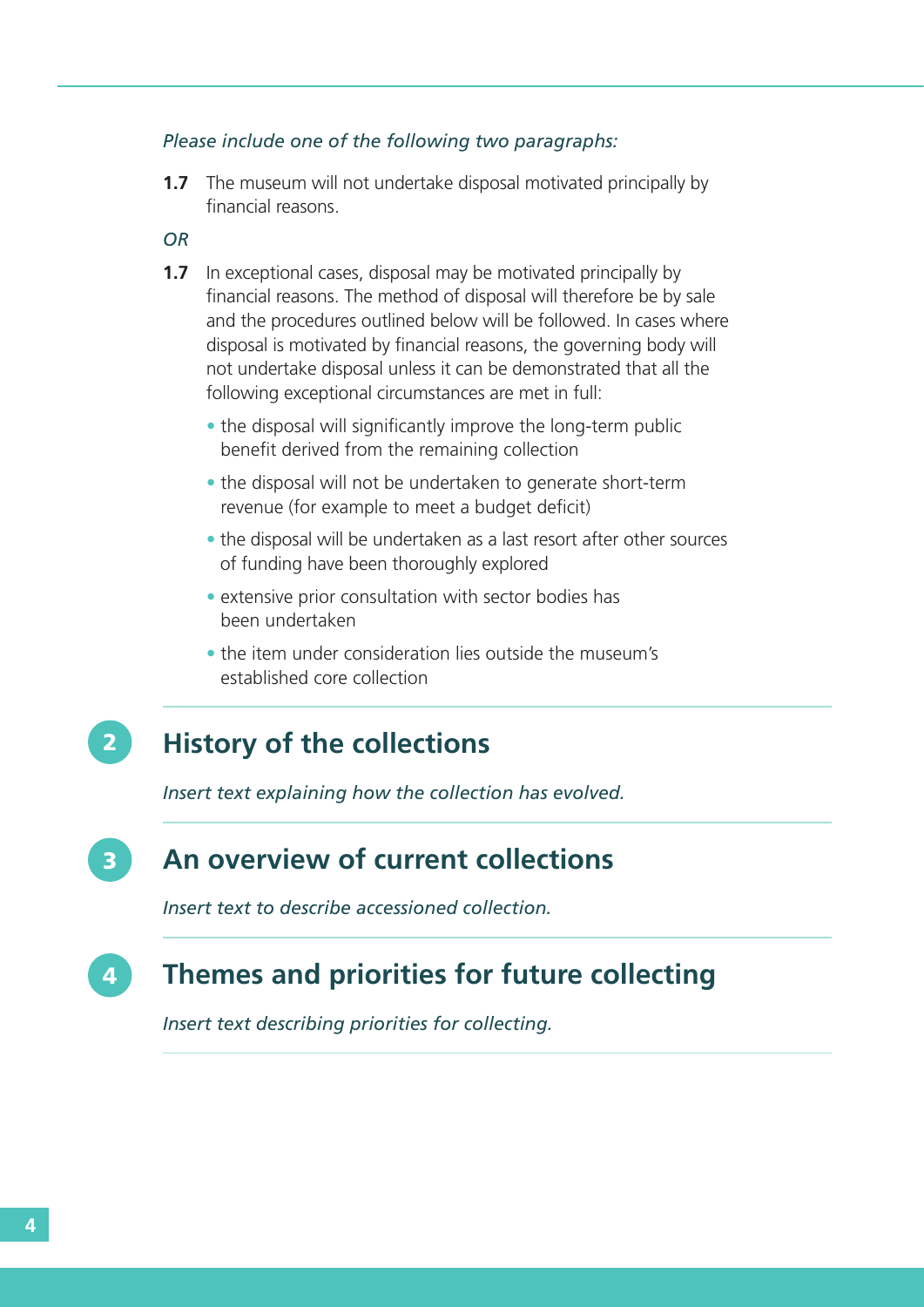## 5 **Themes and priorities for rationalisation and disposal**

#### *If the museum is undertaking active rationalisation and disposal include clauses 5.1 and 5.2*

- **5.1** The museum recognises that the principles on which priorities for rationalisation and disposal are determined will be through a formal review process that identifies which collections are included and excluded from the review. The outcome of review and any subsequent rationalisation will not reduce the quality or significance of the collection and will result in a more useable, well managed collection.
- **5.2** The procedures used will meet professional standards. The process will be documented, open and transparent. There will be clear communication with key stakeholders about the outcomes and the process.

 *Insert additional commentary relating to themes and priorities for rationalisation and disposal. Describe which areas of the collections are being considered and why.*

#### *OR if there is no active disposal or rationalisation.*

**5.1** The museum does not intend to dispose of collections during the period covered by this policy.

 *Reference the reasons why, which could include the fact that disposal and rationalisation is not permitted by the governance or bequest conditions etc; confirmation that disposal is not a priority for this policy period or confirmation that disposals will only be undertaken for legal, safety or care and conservation reasons (for example, spoliation, radiation, infestation, repatriation).*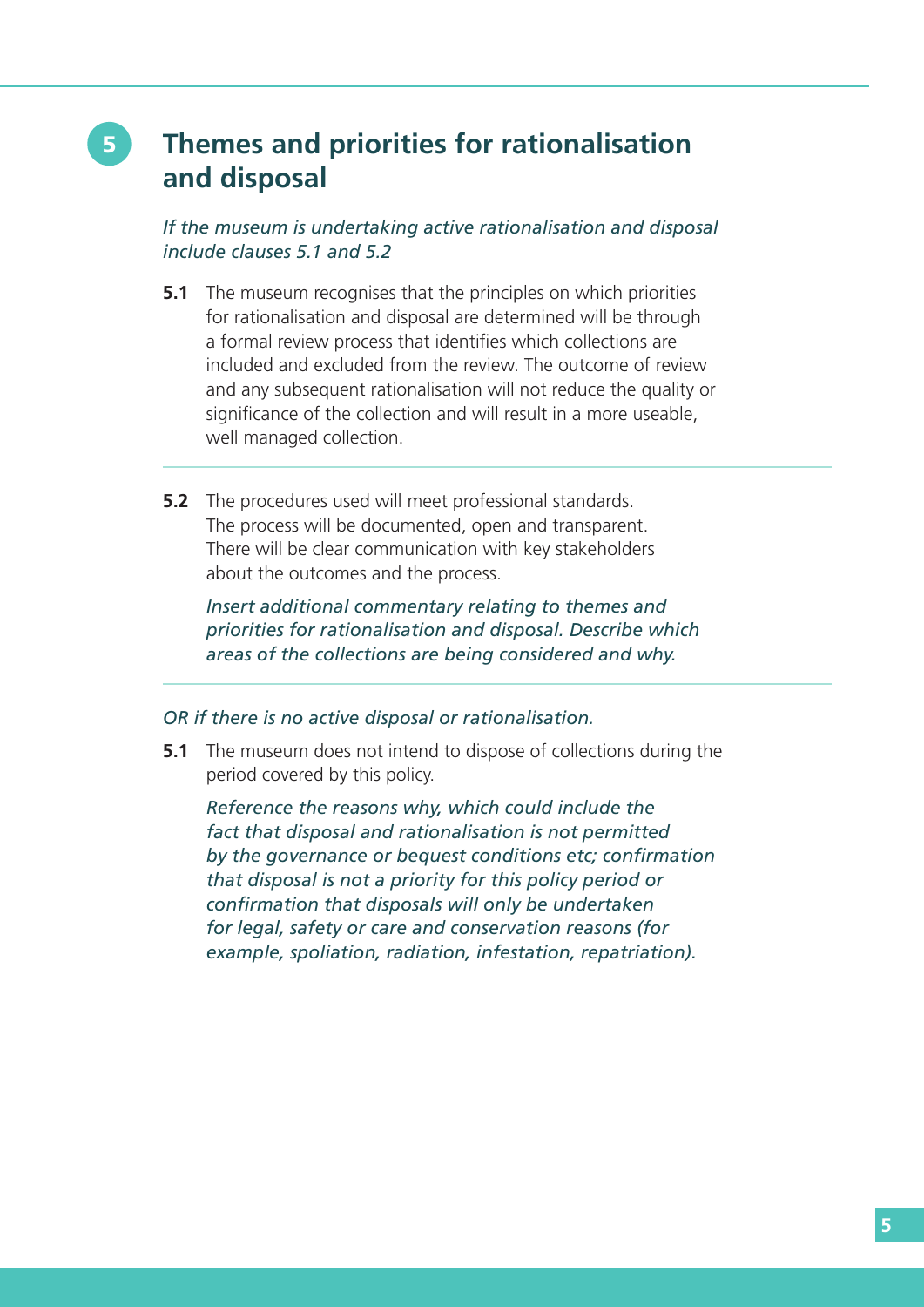## **Legal and ethical framework for acquisition and disposal of items**

**6.1** The museum recognises its responsibility to work within the parameters of the Museum Association Code of Ethics when considering acquisition and disposal.

# 7

6

## **Collecting policies of other museums**

- **7.1** The museum will take account of the collecting policies of other museums and other organisations collecting in the same or related areas or subject fields. It will consult with these organisations where conflicts of interest may arise or to define areas of specialism, in order to avoid unnecessary duplication and waste of resources.
- **7.2** Specific reference is made to the following museum(s)/organisation(s):

*Insert list of museum(s)/organisation(s).*

**7.3** *Insert any additional policy regarding potential joint acquisition agreements etc.*

8 **Archival holdings**  *(include where relevant)*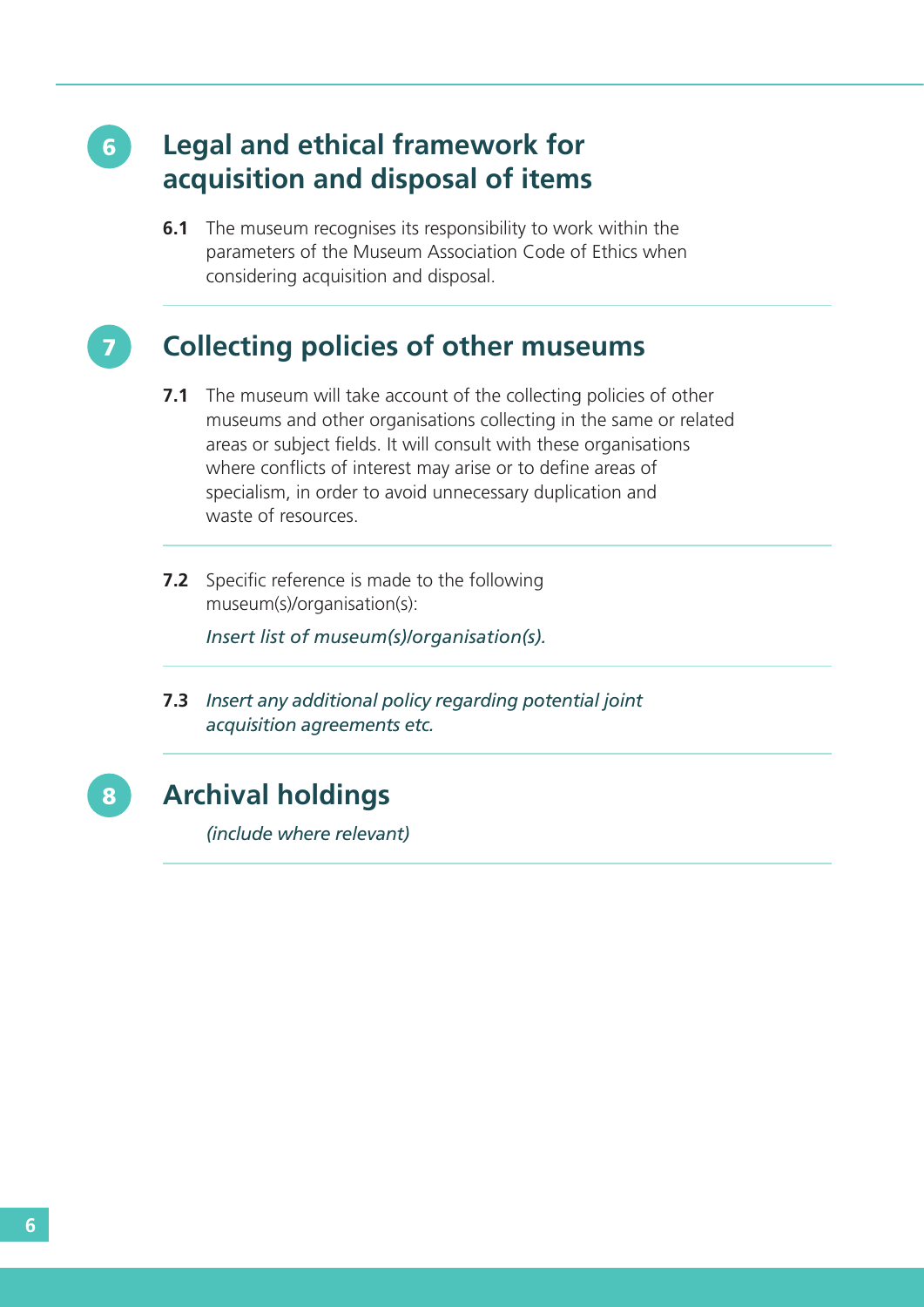

## 9 **Acquisition**

**9.1** The policy for agreeing acquisitions is:

 *Insert text to describe the museum's authorisation policy for agreeing acquisitions.*

- **9.2** The museum will not acquire any object or specimen unless it is satisfied that the object or specimen has not been acquired in, or exported from, its country of origin (or any intermediate country in which it may have been legally owned) in violation of that country's laws. (For the purposes of this paragraph 'country of origin' includes the United Kingdom).
- **9.3** In accordance with the provisions of the UNESCO 1970 Convention on the Means of Prohibiting and Preventing the Illicit Import, Export and Transfer of Ownership of Cultural Property, which the UK ratified with effect from November 1 2002, and the Dealing in Cultural Objects (Offences) Act 2003, the museum will reject any items that have been illicitly traded. The governing body will be guided by the national guidance on the responsible acquisition of cultural property issued by the Department for Culture, Media and Sport in 2005.

 *Museums in Scotland should omit the wording 'and the Dealing in Cultural Objects (Offences) Act 2003'.*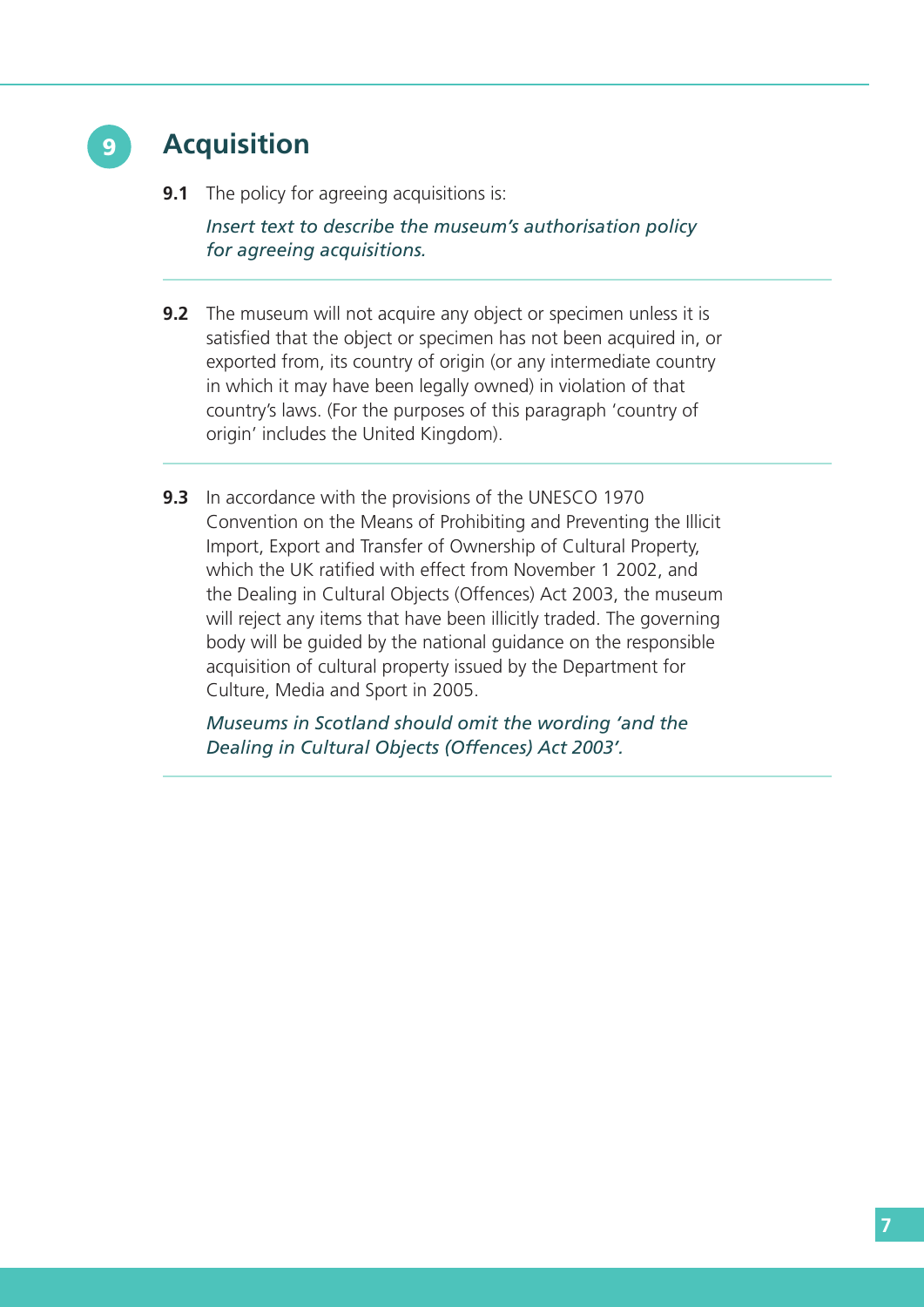

## **Human remains**

#### *The museum should use one or more of the following paragraphs:*

**10.1** The museum does not hold or intend to acquire any human remains.

#### *OR*

#### *Museums in England, Wales and Northern Ireland should include one or both of the first two paragraphs.*

- **10.1** As the museum holds or intends to acquire human remains under 100 years old, it will obtain the necessary licence under the Human Tissue Act 2004 and any subordinate legislation from time to time in force.
- **10.2** As the museum holds or intends to acquire human remains from any period, it will follow the procedures in the 'Guidance for the care of human remains in museums' issued by DCMS in 2005.

#### *Museums in Scotland should include the following paragraph:*

**10.1** As the museum holds or intends to acquire human remains from any period, it will follow the guidelines in the 'Guidance for the Care of Human Remains in Scottish Museums' issued by Museums Galleries Scotland in 2011.

#### 11 **Biological and geological material**

#### *Please include either of the following paragraphs, as appropriate:*

**11.1** The museum will not acquire any biological or geological material.

#### *OR*

**11.1** So far as biological and geological material is concerned, the museum will not acquire by any direct or indirect means any specimen that has been collected, sold or otherwise transferred in contravention of any national or international wildlife protection or natural history conservation law or treaty of the United Kingdom or any other country, except with the express consent of an appropriate outside authority.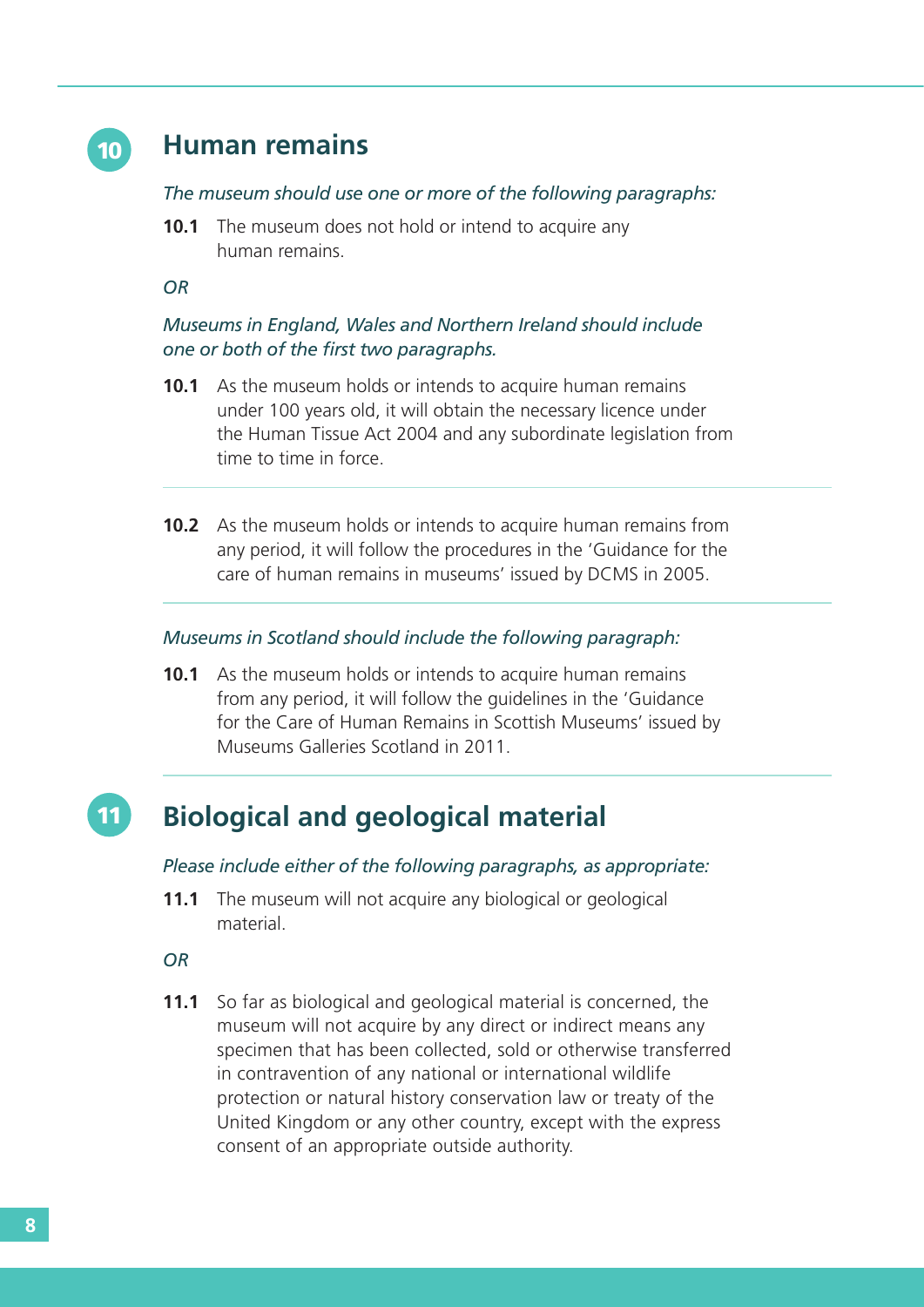## 12 **Archaeological material**

#### *Please include the following paragraphs, as appropriate:*

**12.1** The museum will not acquire any archaeological material.

*OR*

#### *For all museums collecting archaeological material:*

**12.1** The museum will not acquire archaeological material (including excavated ceramics) in any case where the governing body or responsible officer has any suspicion that the circumstances of their recovery involved a failure to follow the appropriate legal procedures.

#### *For all archaeological material found in England, Wales and Northern Ireland:*

**12.2** In England, Wales and Northern Ireland the procedures include reporting finds to the landowner or occupier of the land and to the proper authorities in the case of possible treasure (i.e. the Coroner for Treasure) as set out in the Treasure Act 1996 (as amended by the Coroners & Justice Act 2009).

#### *For all archaeological material found in Scotland:*

**12.2** In Scotland, under the laws of bona vacantia including Treasure Trove, the Crown has title to all ownerless objects including antiquities, although such material as human remains and environmental samples are not covered by the law of bona vacantia. Scottish material of chance finds and excavation assemblages are offered to museums through the treasure trove process and cannot therefore be legally acquired by means other than by allocation to *[museum name]* by the Crown. However where the Crown has chosen to forego its title to a portable antiquity or excavation assemblage, a Curator or other responsible person acting on behalf of the *[name of governing body]*, can establish that valid title to the item in question has been acquired by ensuring that a certificate of 'No Claim' has been issued on behalf of the Crown.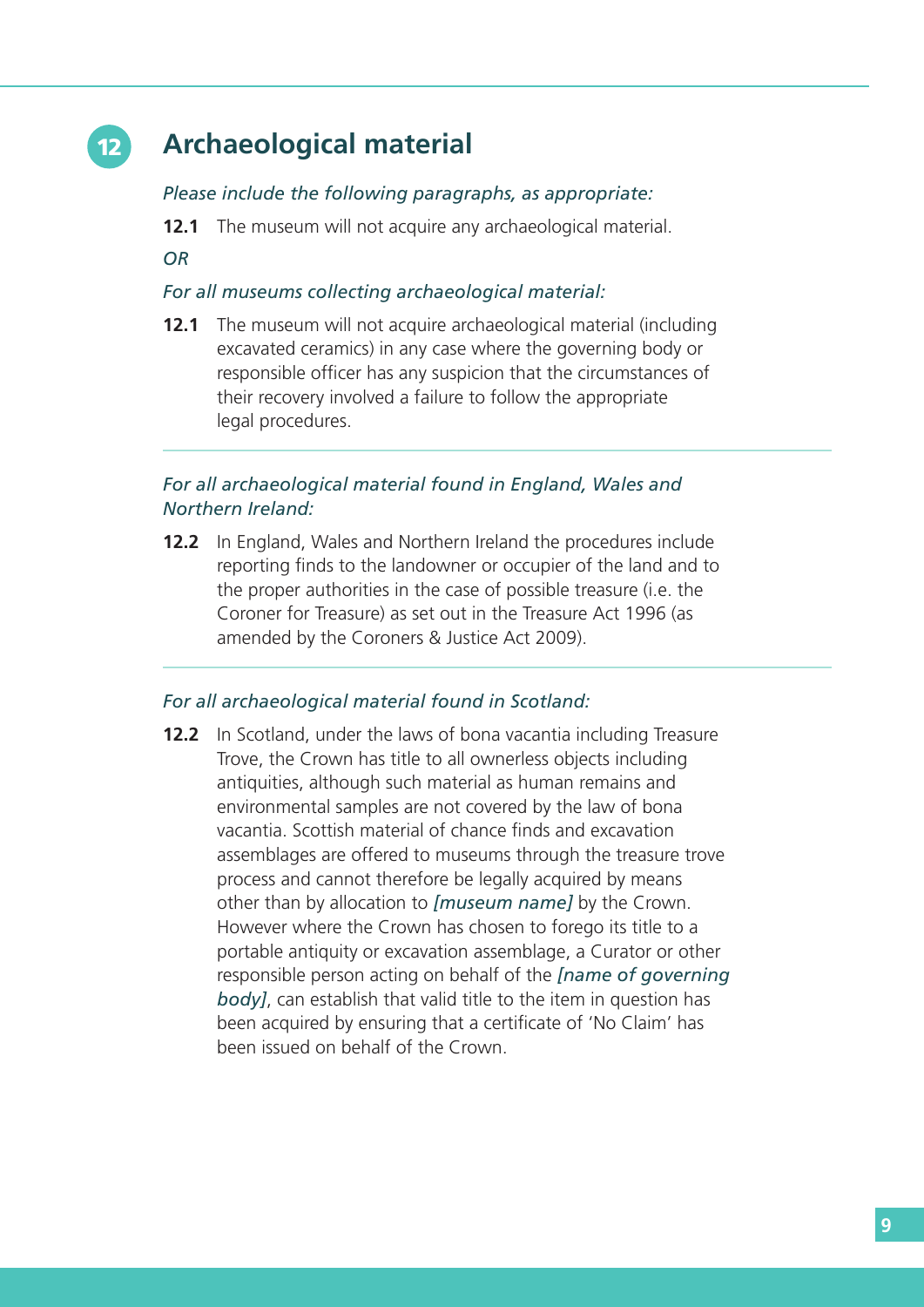

14

## **Exceptions**

- **13.1** Any exceptions to the above clauses will only be because the museum is:
	- acting as an externally approved repository of last resort for material of local (UK) origin
	- acting with the permission of authorities with the requisite jurisdiction in the country of origin

In these cases the museum will be open and transparent in the way it makes decisions and will act only with the express consent of an appropriate outside authority. The museum will document when these exceptions occur.

## **Spoliation**

#### *Government-funded national museums should include the following paragraph:*

**14.1** The museum will use 'Spoliation of Works of Art during the Holocaust and World War II period: Statement of Principles and Proposed Actions', issued by the National Museum Directors' Conference in 1998, and report on them in accordance with the guidelines.

#### *All other museums should include the following paragraph:*

**14.1** The museum will use the statement of principles 'Spoliation of Works of Art during the Nazi, Holocaust and World War II period', issued for non-national museums in 1999 by the Museums and Galleries Commission.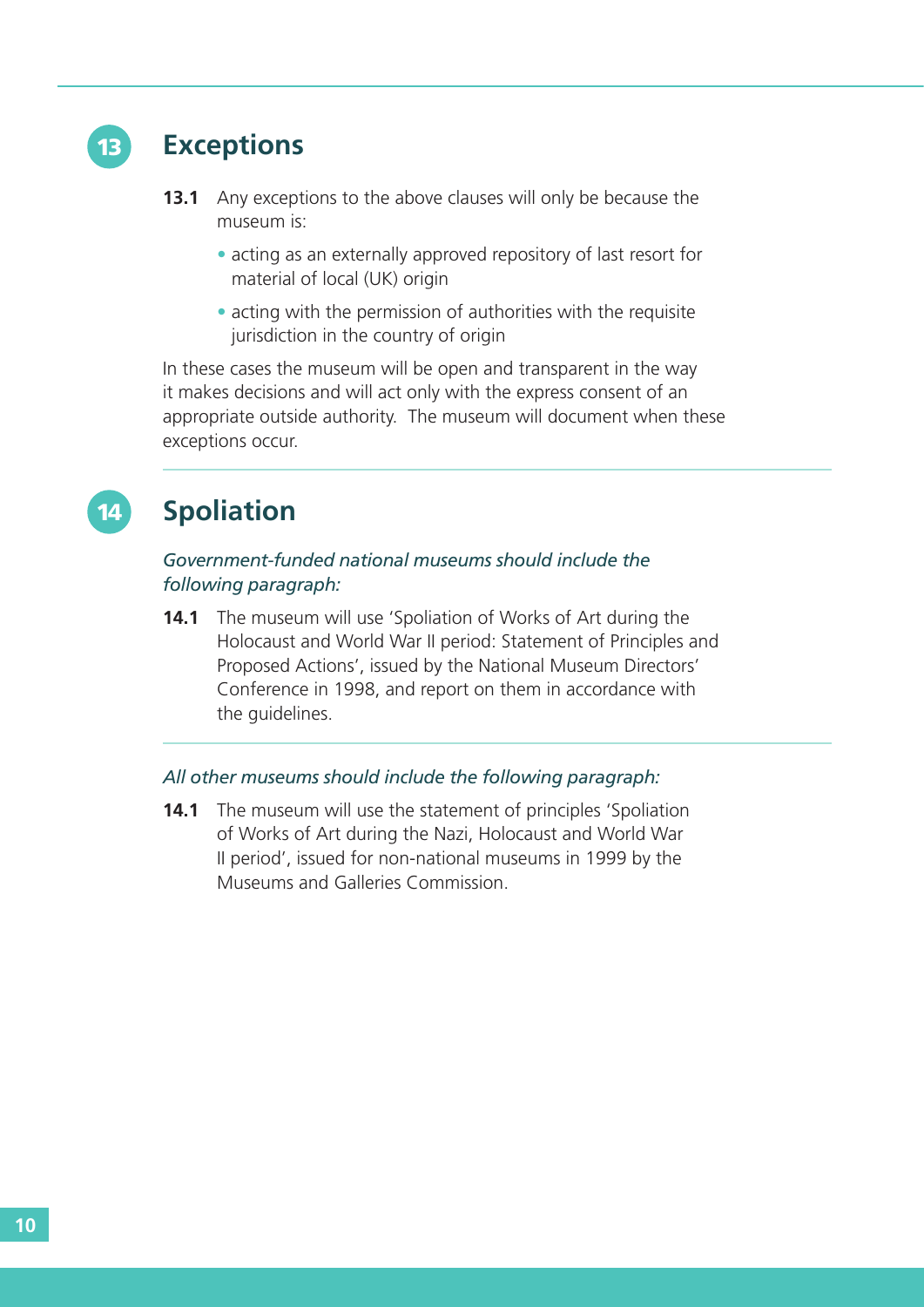## 15 **The Repatriation and Restitution of objects and human remains**

*The following statements must also be included, if relevant to the museum:*

**15.1** The museum's governing body, acting on the advice of the museum's professional staff, if any, may take a decision to return human remains (unless covered by the 'Guidance for the care of human remains in museums' issued by DCMS in 2005), objects or specimens to a country or people of origin. The museum will take such decisions on a case by case basis; within its legal position and taking into account all ethical implications and available guidance. This will mean that the procedures described in 16.1-5 will be followed but the remaining procedures are not appropriate.

 *Museums in Scotland should replace the wording ("Guidance for the care of human remains in museums" issued by DCMS in 2005) with ("Guidance for the Care of Human Remains in Scottish Museums" issued by MGS in 2011).*

#### *For all human remains in England, Wales and Northern Ireland:*

**15.2** The disposal of human remains from museums in England, Northern Ireland and Wales will follow the procedures in the 'Guidance for the care of human remains in museums'.

#### *For all human remains in Scotland:*

**15.2** The disposal of human remains from museums in Scotland will follow the guidelines in the 'Guidance for the Care of Human Remains in Scottish Museums' issued by Museums Galleries Scotland in 2011.

#### *Museums in Scotland holding collections including human remains donated under the Anatomy Act may also use this optional paragraph:*

**15.3** The exception to this is that as, in accordance with the procedures of the Anatomy Act (1984) as amended by the Human Tissue (Scotland) Act (2006), the proper disposal of human remains in the Anatomy collection donated under the Anatomy Act is the legal duty of the Licensed Teacher of Anatomy. In exceptional circumstances the Licensed Teacher may be required to dispose of human remains and to have sole responsibility for the decision. The governing body will be informed of the decision and a clearly documented audit trail will be maintained.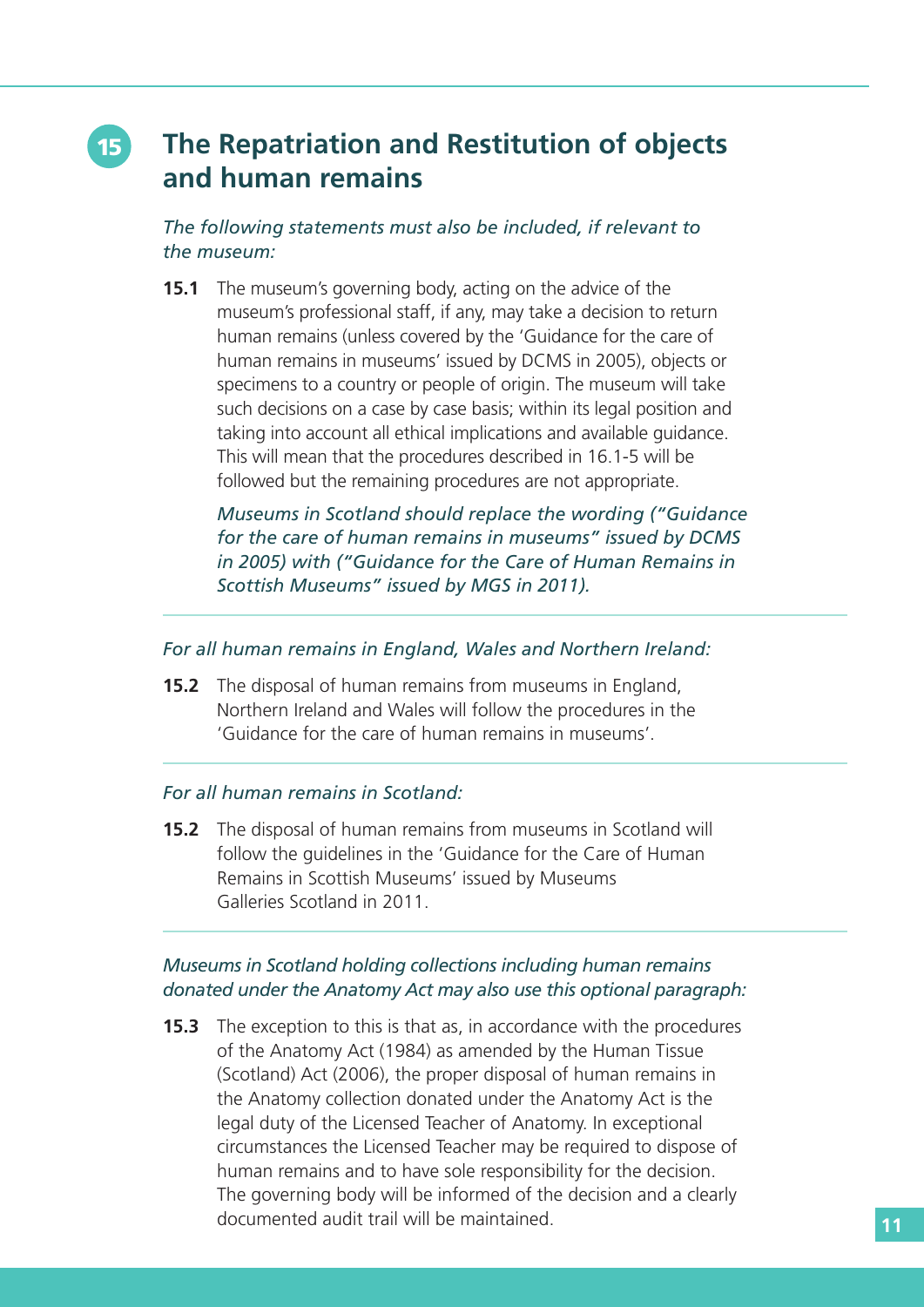

## 16 **Disposal procedures**

- **16.1** All disposals will be undertaken with reference to the Spectrum primary procedures on disposal.
- **16.2** The governing body will confirm that it is legally free to dispose of an item. Agreements on disposal made with donors will also be taken into account.
- **16.3** When disposal of a museum object is being considered, the museum will establish if it was acquired with the aid of an external funding organisation. In such cases, any conditions attached to the original grant will be followed. This may include repayment of the original grant and a proportion of the proceeds if the item is disposed of by sale.
- **16.4** When disposal is motivated by curatorial reasons the procedures outlined below will be followed and the method of disposal may be by gift, sale, exchange or as a last resort – destruction.
- **16.5** The decision to dispose of material from the collections will be taken by the governing body only after full consideration of the reasons for disposal. Other factors including public benefit, the implications for the museum's collections and collections held by museums and other organisations collecting the same material or in related fields will be considered. Expert advice will be obtained and the views of stakeholders such as donors, researchers, local and source communities and others served by the museum will also be sought.
- **16.6** A decision to dispose of a specimen or object, whether by gift, exchange, sale or destruction (in the case of an item too badly damaged or deteriorated to be of any use for the purposes of the collections or for reasons of health and safety), will be the responsibility of the governing body of the museum acting on the advice of professional curatorial staff, if any, and not of the curator or manager of the collection acting alone.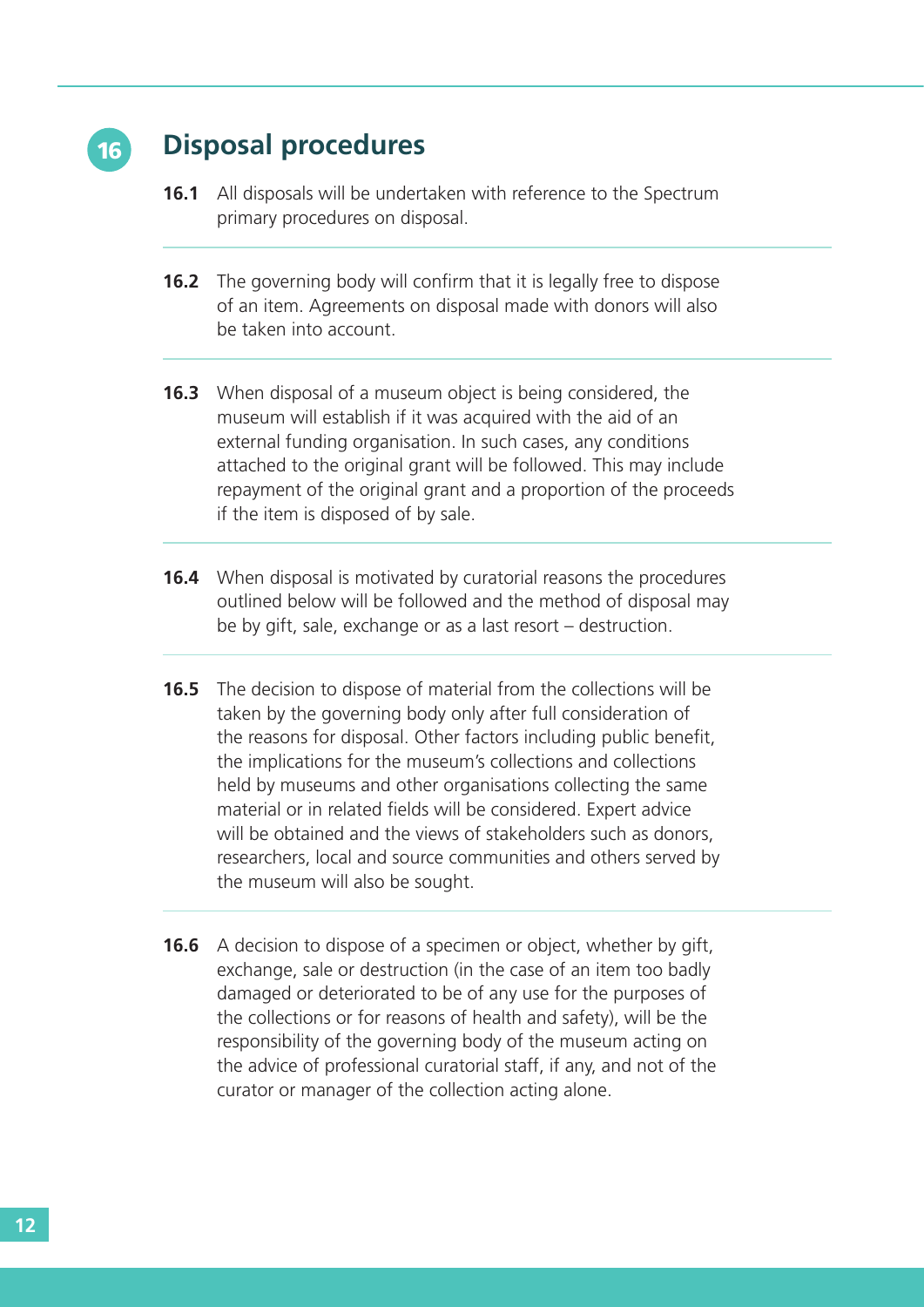- **16.7** Once a decision to dispose of material in the collection has been taken, priority will be given to retaining it within the public domain. It will therefore be offered in the first instance, by gift or sale, directly to other Accredited Museums likely to be interested in its acquisition.
- **16.8** If the material is not acquired by any Accredited museum to which it was offered as a gift or for sale, then the museum community at large will be advised of the intention to dispose of the material normally through a notice on the MA's Find an Object web listing service, an announcement in the Museums Association's Museums Journal or in other specialist publications and websites (if appropriate).
- **16.9** The announcement relating to gift or sale will indicate the number and nature of specimens or objects involved, and the basis on which the material will be transferred to another institution. Preference will be given to expressions of interest from other Accredited Museums. A period of at least two months will be allowed for an interest in acquiring the material to be expressed. At the end of this period, if no expressions of interest have been received, the museum may consider disposing of the material to other interested individuals and organisations giving priority to organisations in the public domain.
- **16.10** Any monies received by the museum governing body from the disposal of items will be applied solely and directly for the benefit of the collections. This normally means the purchase of further acquisitions. In exceptional cases, improvements relating to the care of collections in order to meet or exceed Accreditation requirements relating to the risk of damage to and deterioration of the collections may be justifiable. Any monies received in compensation for the damage, loss or destruction of items will be applied in the same way. Advice on those cases where the monies are intended to be used for the care of collections will be sought from the Arts Council England/Welsh Government / Museums Galleries Scotland/Northern Ireland Museums Council *(delete as appropriate)*.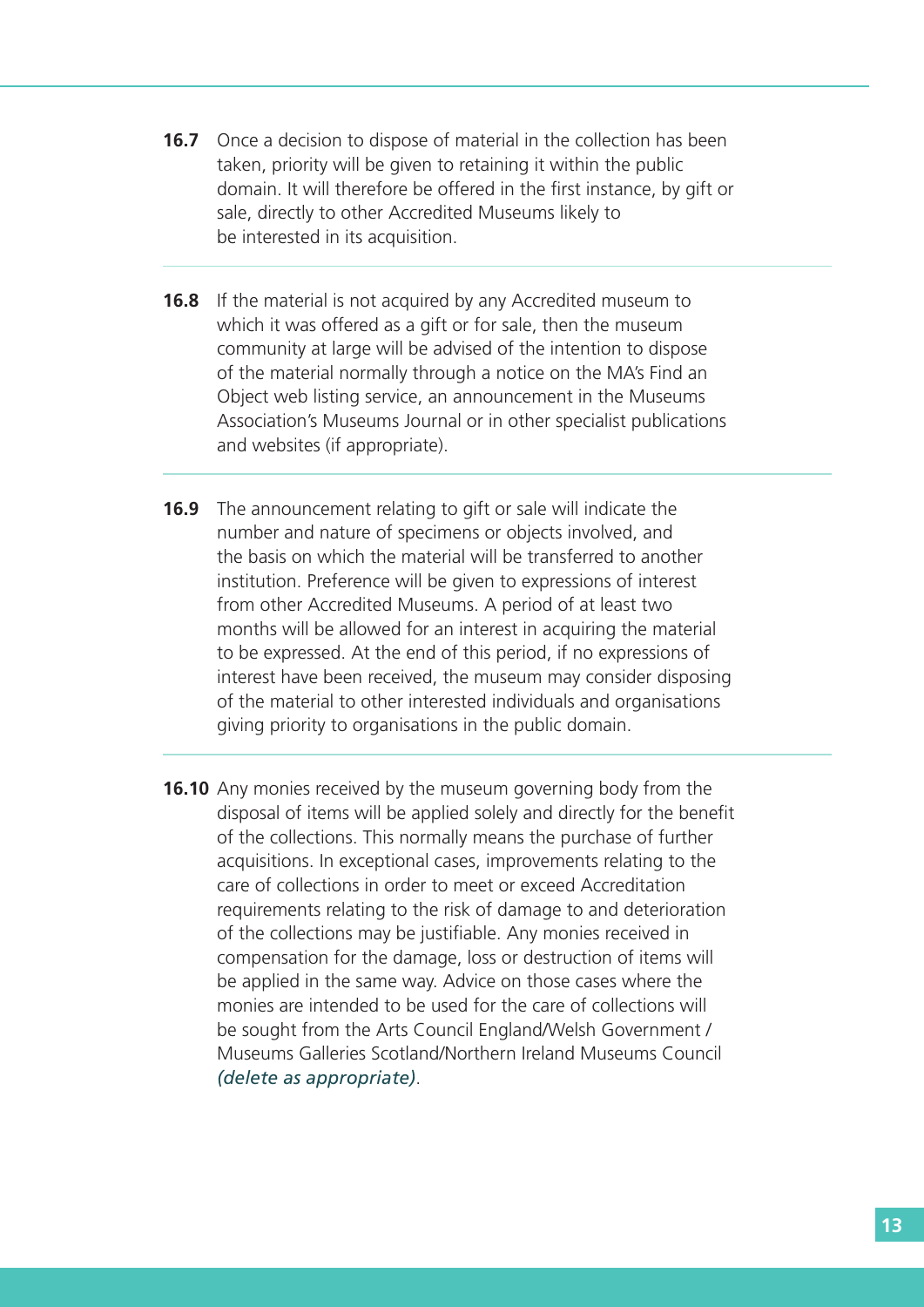- **16.11** The proceeds of a sale will be allocated so it can be demonstrated that they are spent in a manner compatible with the requirements of the Accreditation standard. Money must be restricted to the long-term sustainability, use and development of the collection.
- **16.12** Full records will be kept of all decisions on disposals and the items involved and proper arrangements made for the preservation and/or transfer, as appropriate, of the documentation relating to the items concerned, including photographic records where practicable in accordance with Spectrum procedure on deaccession and disposal.

#### **Disposal by exchange**

#### *Please include the following statement if appropriate:*

**16.13** The museum will not dispose of items by exchange.

*Remove references to exchange throughout policy*

*OR*

#### *Museums wishing to include the procedure for disposal by exchange should include the following paragraphs:*

- **16.13** The nature of disposal by exchange means that the museum will not necessarily be in a position to exchange the material with another Accredited museum. The governing body will therefore ensure that issues relating to accountability and impartiality are carefully considered to avoid undue influence on its decisionmaking process.
	- **16.13.1** In cases where the governing body wishes for sound curatorial reasons to exchange material directly with Accredited or non-Accredited museums, with other organisations or with individuals, the procedures in paragraphs 16.1-5 will apply.
	- **16.13.2** If the exchange is proposed to be made with a specific Accredited museum, other Accredited museums which collect in the same or related areas will be directly notified of the proposal and their comments will be requested.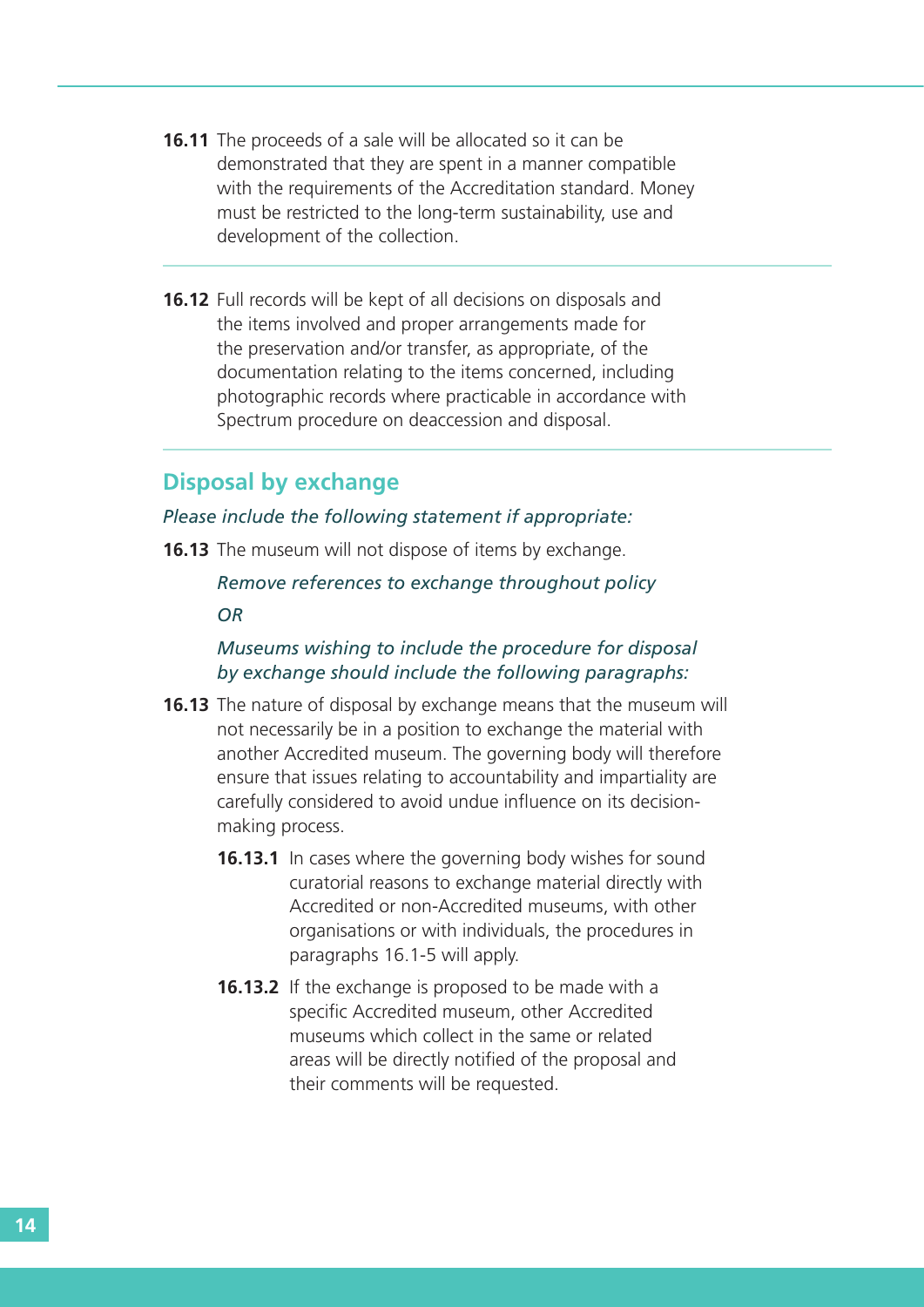- **16.13.3** If the exchange is proposed with a non-Accredited museum, with another type of organisation or with an individual, the museum will place a notice on the MA's Find an Object web listing service, or make an announcement in the Museums Association's Museums Journal or in other specialist publications and websites (if appropriate).
- **16.13.4** Both the notification and announcement must provide information on the number and nature of the specimens or objects involved both in the museum's collection and those intended to be acquired in exchange. A period of at least two months must be allowed for comments to be received. At the end of this period, the governing body must consider the comments before a final decision on the exchange is made.

## **Disposal by destruction**

- **16.14** If it is not possible to dispose of an object through transfer or sale, the governing body may decide to destroy it.
- **16.15** It is acceptable to destroy material of low intrinsic significance (duplicate mass-produced articles or common specimens which lack significant provenance) where no alternative method of disposal can be found.
- **16.16** Destruction is also an acceptable method of disposal in cases where an object is in extremely poor condition, has high associated health and safety risks or is part of an approved destructive testing request identified in an organisation's research policy.
- **16.17** Where necessary, specialist advice will be sought to establish the appropriate method of destruction. Health and safety risk assessments will be carried out by trained staff where required.
- **16.18** The destruction of objects should be witnessed by an appropriate member of the museum workforce. In circumstances where this is not possible, eg the destruction of controlled substances, a police certificate should be obtained and kept in the relevant object history file.